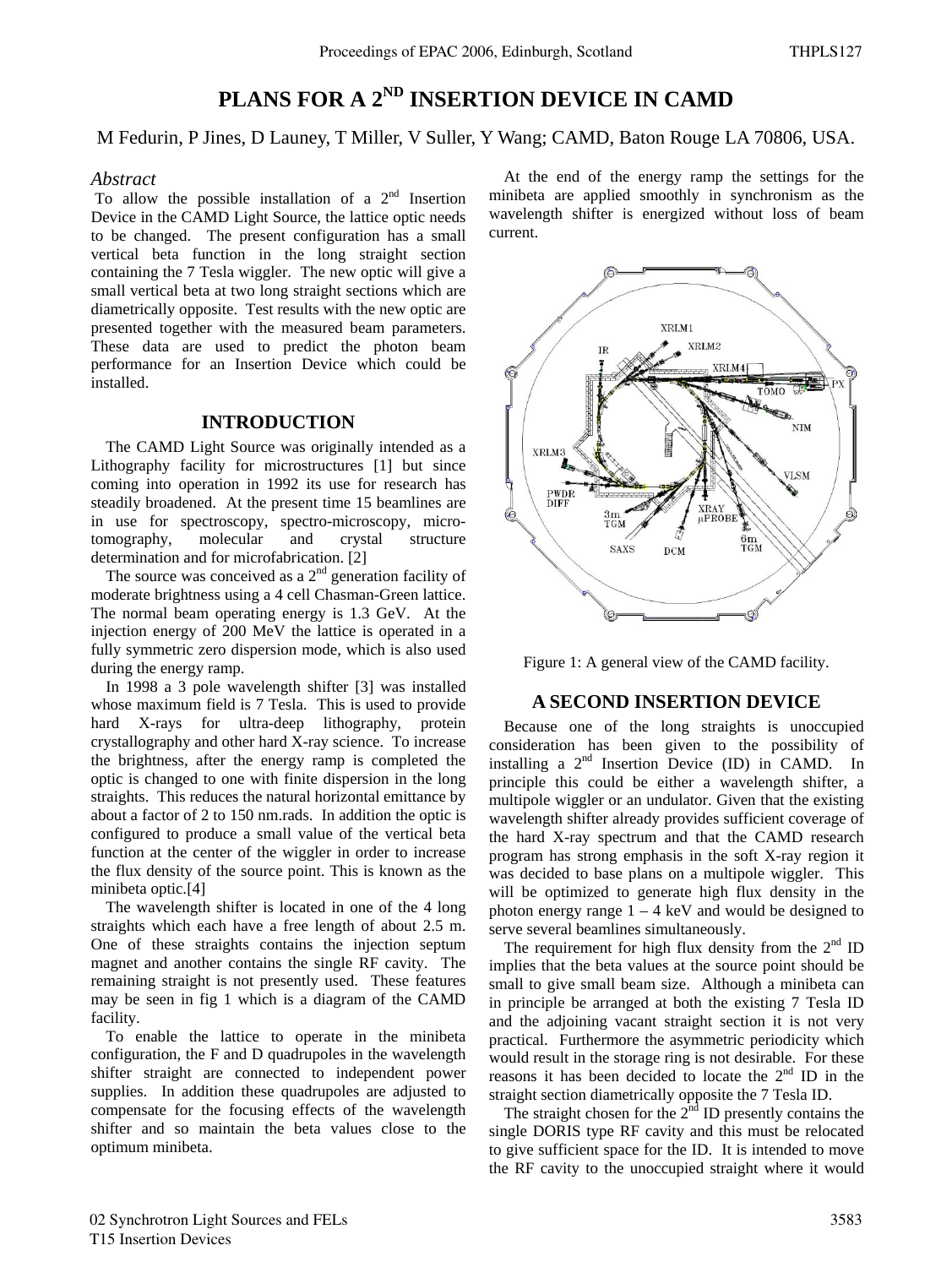still be close to the power source and auxiliaries and it will only be necessary to rearrange and lengthen the waveguide.

The additional radiation loss in the  $2<sup>nd</sup>$  ID may limit the beam current which can be maintained at 1.3 GeV, depending on its detailed design. There are several possible ways of overcoming such a limitation such as installing a higher power klystron, or adjusting the RF coupling factor. It would also be possible to install the 2<sup>nd</sup> RF cavity, which is held as a spare, in the same straight. A decision on these alternatives has not yet been made, pending a final design of the  $2<sup>nd</sup>$  ID.

## **DOUBLE MINIBETA OPTIC**

The design of a lattice optic producing double minibeta has been explored. Several options have been identified, but the most suitable version has a betatron tune quite close to the present working point and has low emittance. The lattice functions of this optic, based on the lattice model which has been developed for CAMD, is shown in fig 2.





Figure 2: Double mini beta optic for CAMD. Half the circumference is shown. The vertical beta is shown red, the horizontal beta is **blue** and the dispersion  $x10$  is green.

The double minibeta optic has tune values of Qh=3.23; Qv=1.30 which are very comparable with the normal tunes of Qh=3.24; Qv=1.15. The natural horizontal emittance is calculated as 110 nm.rad but that will increase to 170 nm.rad when the 7 Tesla ID is on. There will be a further emittance growth owing to the  $2<sup>nd</sup>$  ID, estimated as about 10% depending on the field level. The peak value of the vertical beta function is seen to increase from the present value of 25 m to 35 m and that will result in a slight growth in the vertical beam size, which is not expected to be a problem.

This double minibeta optic has been tested experimentally during dedicated beam studies at CAMD. The quadrupole power supplies were reconnected so that the quadrupoles in diametrically opposed straights were in the same families. It proved to be simple to migrate from the symmetric zero dispersion optic at the end of the energy ramp to the new optic.

The values of the lattice functions in the double minibeta optic were measured experimentally by means of the active shunts which are connected across each individual quadrupole. [5] The horizontal and vertical average beta function at each quadrupole were calculated from the resulting tune shifts. The dispersion function also was measured by offsetting the RF and measuring the shift of the beam orbit. The beta function measurements are shown in fig 3 and the dispersion in fig 4.



Figure 3: The calculated beta functions compared with the measured values averaged over each quadrupole. The vertical beta is shown red, the horizontal beta is blue.



Figure 4: The calculated dispersion function x10 compared with the measured values.

It can be seen from figs  $3 \& 4$  that the lattice functions as measured are in close agreement with the predictions of the lattice model using quadrupole gradients derived from the real magnet currents. These results give confidence that the lattice can be effectively modeled with good accuracy and optimized to give best performance when both IDs are in operation.

#### **PROPOSED MULTIPOLE WIGGLER**

An innovative superconducting multipole wiggler has been proposed for the 2<sup>nd</sup> CAMD ID by N Mesentsev of the Budker Institute, Novosibirsk, Russia. This device would allow the flux from the ID either to be concentrated into one straight ahead beam line or alternatively to be